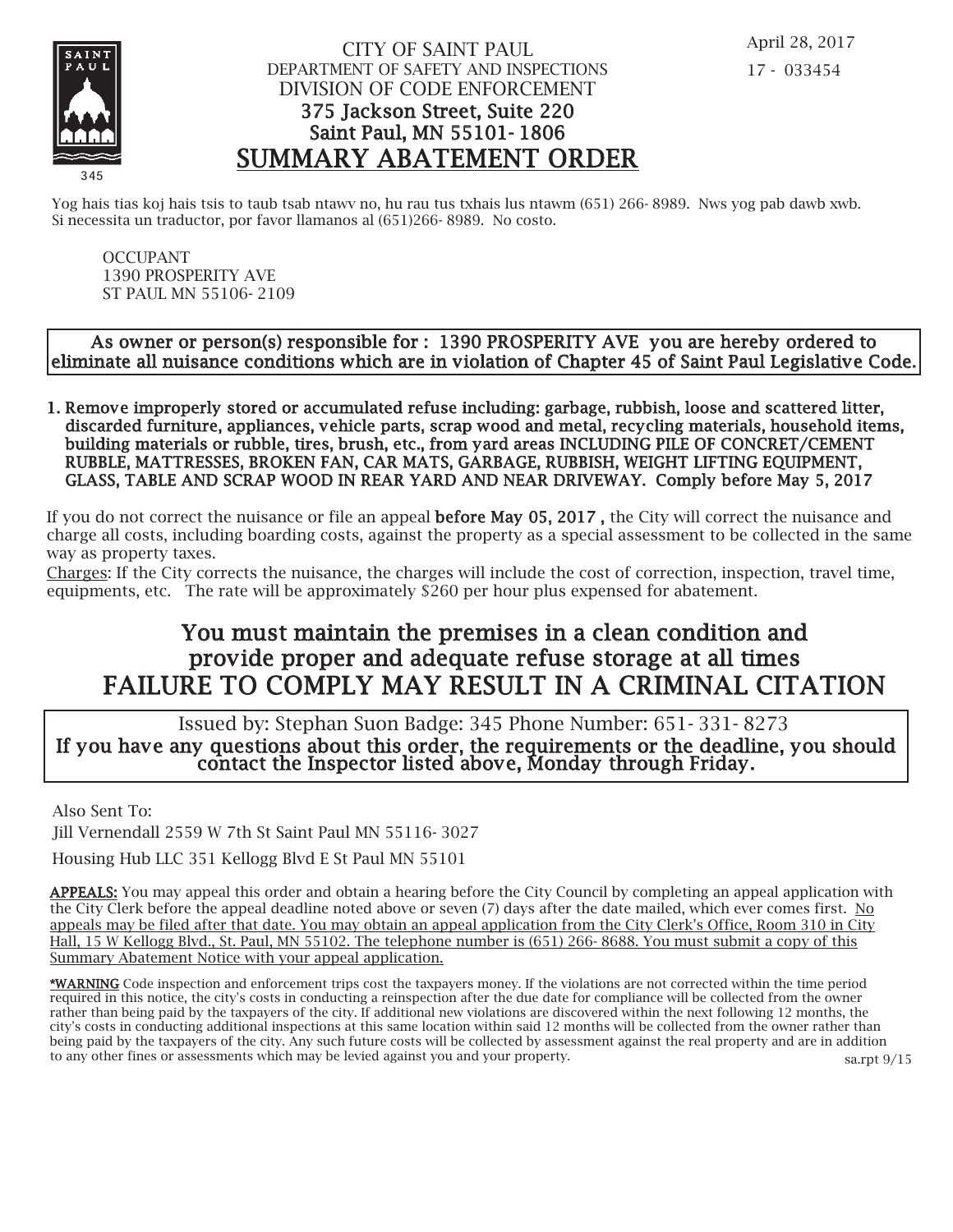

### CITY OF SAINT PAUL DEPARTMENT OF SAFETY AND INSPECTIONS DIVISION OF CODE ENFORCEMENT 375 Jackson Street, Suite 220 Saint Paul, MN 55101- 1806 SUMMARY ABATEMENT ORDER

Yog hais tias koj hais tsis to taub tsab ntawv no, hu rau tus txhais lus ntawm (651) 266-8989. Nws yog pab dawb xwb. Si necessita un traductor, por favor llamanos al (651)266- 8989. No costo.

FAIR HOUSING LLC 2559 W 7TH ST SAINT PAUL MN 55116- 3027

#### As owner or person(s) responsible for : 1390 PROSPERITY AVE you are hereby ordered to eliminate all nuisance conditions which are in v iolation of Chapter 45 of Saint Paul Legislative Code.

1. Remove improperly stored or accumulated refuse including: garbage, rubbish, loose and scattered litter, discarded furniture, appliances, vehicle parts, scrap wood and metal, recycling materials, household items, building materials or rubble, tires, brush, etc., from yard areas INCLUDING PILE OF CONCRET/CEMENT RUBBLE, MATTRESSES, BROKEN FAN, CAR MATS, GARBAGE, RUBBISH, WEIGHT LIFTING EQUIPMENT, GLASS, TABLE AND SCRAP WOOD IN REAR YARD AND NEAR DRIVEWAY. Comply before May 5, 2017

If you do not correct the nuisance or file an appeal **before May 05, 2017**, the City will correct the nuisance and charge all costs, including boarding costs, against the property as a special assessment to be collected in the same way as property taxes.

Charges: If the City corrects the nuisance, the charges will include the cost of correction, inspection, travel time, equipments, etc. The rate will be approximately \$260 per hour plus expensed for abatement.

# You must maintain the premises in a clean condition and prov ide proper and adequate refuse storage at all times FAILURE TO COMPLY MAY RESULT IN A CRIMINAL CITATION

 Issued by: Stephan Suon Badge: 345 Phone Number: 651- 331- 8273 If you have any questions about this order, the requirements or the deadline, you should contact the Inspector listed above, Monday through Friday.

Also Sent To: Occupant

Housing Hub LLC 351 Kellogg Blvd E St Paul MN 55101

APPEALS: You may appeal this order and obtain a hearing before the City Council by completing an appeal application with the City Clerk before the appeal deadline noted above or seven (7) days after the date mailed, which ever comes first. No appeals may be filed after that date. You may obtain an appeal application from the City Clerk's Office, Room 310 in City Hall, 15 W Kellogg Blvd., St. Paul, MN 55102. The telephone number is (651) 266- 8688. You must submit a copy of this Summary Abatement Notice with your appeal application.

\*WARNING Code inspection and enforcement trips cost the taxpayers money. If the violations are not corrected within the time period required in this notice, the city's costs in conducting a reinspection after the due date for compliance will be collected from the owner rather than being paid by the taxpayers of the city. If additional new violations are discovered within the next following 12 months, the city's costs in conducting additional inspections at this same location within said 12 months will be collected from the owner rather than being paid by the taxpayers of the city. Any such future costs will be collected by assessment against the real property and are in addition to any other fines or assessments which may be levied against you and your property. sa.rpt 9/15